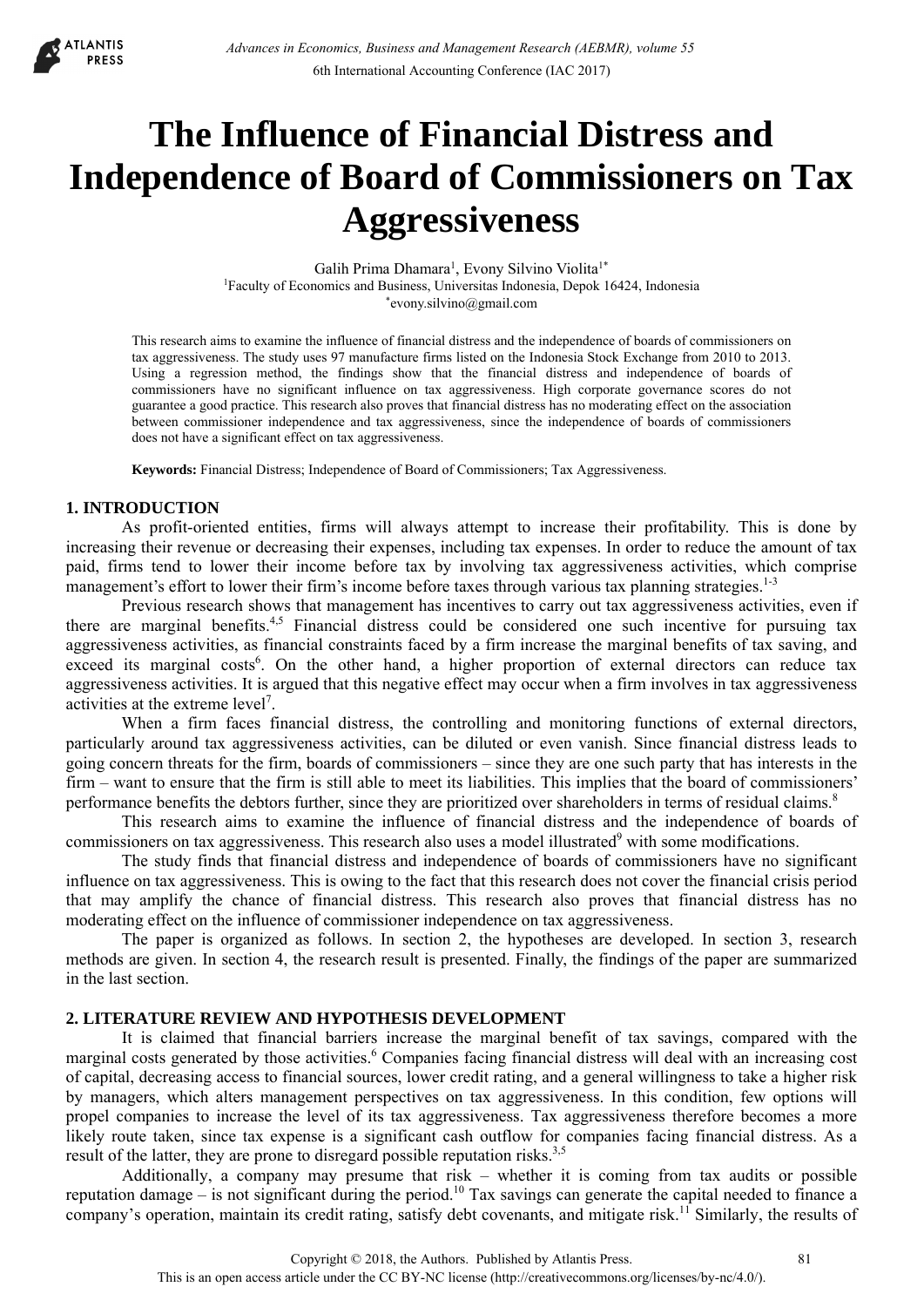**ATLANTIS PRESS** 

> a study conducted also indicate that financial distress has a positive relationship with tax aggressiveness.<sup>9</sup> **H1:** Financial distress has a positive relationship with tax aggressiveness.

A higher proportion of external directors can improve the effectiveness of those overseeing management, as well as enhancing compliance.<sup>12-14</sup> In conjunction with company tax aspects, it is revealed that a negative relationship may occur between the independence of external directors and tax aggressiveness.<sup>9</sup> This suggests that a board of commissioners with greater indep

endence may prevent tax aggressiveness through effective monitoring.

**H2:** The independence of board of commissioners has a negative relationship with tax aggressiveness

The benefit of better monitoring conducted by outside directors will decrease or even vanish during financial distress. In a bankrupt situation, the board of commissioners' performance benefits the debtors since they are prioritized more than its shareholders in residual claims.<sup>8</sup> The decreasing marginal benefit resulted from an implementation of corporate governance in a company facing financial distress will dilute or even remove the monitoring function conducted by independent commissioners. Consequently, in the research, findings corroborate that there is a significant negative relationship between financial distress and outside directors' performance levels.

Furthermore, as a party which has an interest in a company, the board of commissioners is also willing to ensure company's performance. The members inside the board will therefore be more focused on matters related to the going concern of the company itself. The diluted monitoring function caused by the board of commissioners will provide opportunities to management for pursuing tax aggressiveness related activities. In addition, financial distress is likely to weaken the negative effect of external directors on tax aggressiveness.<sup>9</sup>

**H3:** Financial distress is a moderating variable weakening the negative effect of the independence of the board of commissioners on tax aggressiveness.

## **3. RESEARCH METHOD**

The model used in this research is a replication from Richardson<sup>9</sup> with several modifications. Model to test hypothesis 1 and 2 is as follows:

TAGi,t =  $\alpha$ 0 + β1FDISTRESSi,t + β2INDPNDi,t + β3SIZEi,t-1 + β4CAPINTi,t + β5ROAi,t + β6MKTBKi,t-1 + β7RDi,t-1 + β8CHANGELCFi,t-1 + εi,t

...... (1)

The model to examine the hypothesis 3:

TAGi,t =  $\alpha$ 0 + β1FDISTRESSi,t + β2INDPNDi,t + β3INDPND\*FDISTRESSi,t + β4SIZEi,t-1 + β5CAPINTi,t + β6ROAi,t + β7MKTBKi,t-1 + β8RDi,t-1 + β9CHANGELCFi,t-1 + εi,t ...... (2)

Where TAG<sub>i,t</sub> is Tax aggressiveness, Cash Effective Tax Rate and Tax Sheltering; FDISTRESSi,t is Financial distress (Modified Altman Z Score); INDPNDi,t is The level of independence of the board of commissioners (scoring results); SIZEi,t-1 is Company size (natural logarithm of total assets-beginning of year), CAPINTi,t is Capital intensity (fixed assets to total assets); ROAi,t is Return on Asset; MKTBKi,t-1 is Market-to-book ratio; RDi,t-1 is Research and Development (research and development expense /total assets); CHANGELCFi,t-1 is Change in Loss Carry Forward (change of loss carry forward/total assets). *Absorts in Economics Business and Mangement Research (AEBMR), solaring 5*<br> *Advances in Economics Business and Mangement Research (AEBMR), where*  $\Delta t$  *and the conomic of external directors can mappy the SEC and Managemen* 

Tax aggressiveness is reflected in two proxies—cash effective tax rate (CASHETR) and tax sheltering (SHELTER). CASHETR is calculated by dividing cash outflows related tax expense to income before tax. This proxy is chosen in line with the statement that company is willing to restrict cash outflows in a bid to fulfill its obligation to creditors. The lower CASHETR suggests the higher level of tax aggressiveness in a company.

On the other hand, SHELTER is used to measure the likelihood of company in dealing with tax sheltering activities.<sup>15</sup> The higher level of SHELTER means that the probability of a company dealing with those activities—tax sheltering—will be greater as well. The formula used to calculate SHELTER is written below:

SHELTER = -4.30+6.63\*BTD-1.72\*LEV+0.66\*SIZE+2.26\*ROA+1.62\*FOREIGN\_INCOME+1.56\*RD ...... (3)

Whereby BTD is the difference between accounting and fiscal profit divided by total assets, SIZE = logarithm of total assets, ROA is net income divided by total assets; FOREIGN\_INCOM is dummy variable, 1 if the company has any overseas income and 0 otherwise; and RD is research and development expense divided by total assets.

Independent variables used in this research are financial distress and the independence of the board of commissioners. Financial distress is measured by using the proxy of Modified Altman Z-Score.<sup>16</sup> Nonetheless, this paper operates Altman Z-Score which has been modified by constructed as the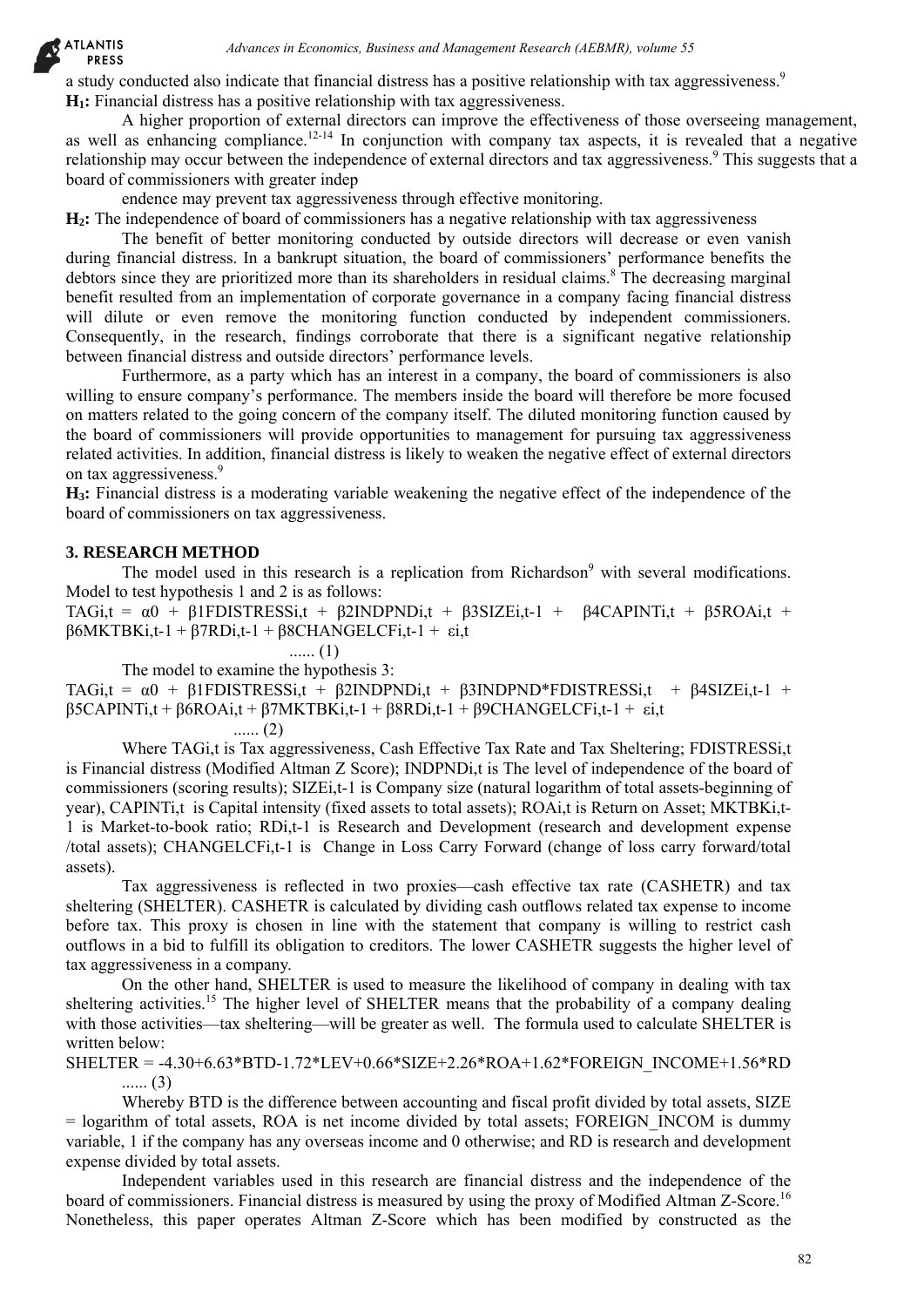

#### following<sup>17.</sup>

Z Score = 1,2(working capital/total assets) + 1,4(retained earnings/total asset) + 3,3(income before interest and tax expense/total asset) + 1(sales/total asset)

...... (4)

The lower Z-score suggests the higher level of financial distress of a company.<sup>16</sup> In order to be consistent with the hypothesis which has been developed earlier, this research modifies Z-score by dividing its value with -1. It thus implies that the higher modified Z score increases the risk of financial distress in a company.

The independence level of the board of commissioners is calculated based on the component of independence by Hermawan<sup>18</sup> scoring index. This index is constructed according to the list of questions constructed by the Indonesian Institute for Corporate Directorship (IICD), with some modifications. For each scoring criteria, any good indication will be given score 3, fair 2, and poor 1. Specifically, for questions whose information cannot be gained, a score of 1 will be given.

As mentioned earlier, the level of independence of the board of commissioners is only measured by using the component of independence taken from the effectiveness of the board of commissioners scoring index. This component consists of six indicators<sup>18</sup>, they are:

The proportion of independent commissioners: a higher proportion of independent commissioners in a company is expected to increase the effectiveness of monitoring performed by the board of commissioners. The board of commissioners is thus able to force management to reduce the activities related to tax aggressiveness. Scoring criteria: this is classified as good if the proportion of independent commissioners is more than 50%; fair if the proportion of independent commissioners is between 30% and 50%; poor if the proportion of independent commissioners is less than 30%.

The president commissioner is also an independent commissioner: if the president commissioner is also the independent commissioner, a decision taken by those amongst the board is expected to be more objective and independent, including any decision to avoid tax aggressiveness related activities. There is an interaction effect between the composition of the board of commissioners and the independence of the president commissioner.<sup>19</sup> Scoring criteria: this is seen as good if the president commissioner is an independent commissioner; poor if the president commissioner is not an independent commissioner.

The company's annual report reveals the definition of the independence of independent commissioners as previously stated by Indonesia Stock Exchange and OJK Scoring criteria: good if there is a clear statement regarding the definition of independence for independent commissioners, in line with the definition stated by BEI and OJK; poor if there is no clear statement regarding the definition of independence for independent commissioners, in line with the definition stated by BEI and OJK.

Proportion of commissioners working in shareholder companies or any affiliated companies: with a smaller proportion of members working in those companies, it is predicted that the board of commissioners is able to control management performance, particularly for an attempt to reduce tax aggressiveness-related activities. Scoring criteria: good if the proportion of commissioners working in shareholders' companies or any affiliated companies is less than 30% (considering the BEI instruction about minimum portion of independent commissioners), fair if the proportion of commissioners working in shareholders' companies or any affiliated companies is between 30% and 50% (the proportion which is not better off since the value exceeds 30%); poor if the proportion of commissioners working in shareholders companies or any affiliated companies is more than 50%. This means that the proportion of the board of commissioners is significant and is likely to weaken the independence of the board of commissioners. debiases in Economics, Business and Management Research (AEBMR), volume 53<br>
83 capital tossets) + 1 Aftersional carring-schost assets) + 3,Nincome before<br>
2001 ansets the higher level of financial distincs of a company<sup>15</sup>

The company has a nomination and remuneration committee in its corporate governance practices: the presence of its committee is expected to help corporate governance practices to be effective. The nomination committee in a company has a duty to elect the board of commissioners and directors in an independent and professional manner. Meanwhile, the remuneration committee is expected to set an appropriate remuneration amount for directors and commissioners with the purpose of improving their performance. Scoring criteria: good if the company has both nomination and remuneration committee; fair if the company only has one committee, either nomination or remuneration committee; poor if the company does not have any committees in its corporate governance practices.

The length of becoming a member of the board of commissioners: the longer a person serves their duty as a commissioner in a company, the further their objectivity and independence will be reduced in performing this duty. The results of research conducted by Anderson et al.<sup>20</sup> indicate that board tenure measured by the average length of service of the board of commissioners has a positive and significant relationship on the cost of debt. Scoring criteria: good if the average length of service as a commissioner is up to 5 years; fair if the average length of service as a commissioner falls between 5 and 10 years; poor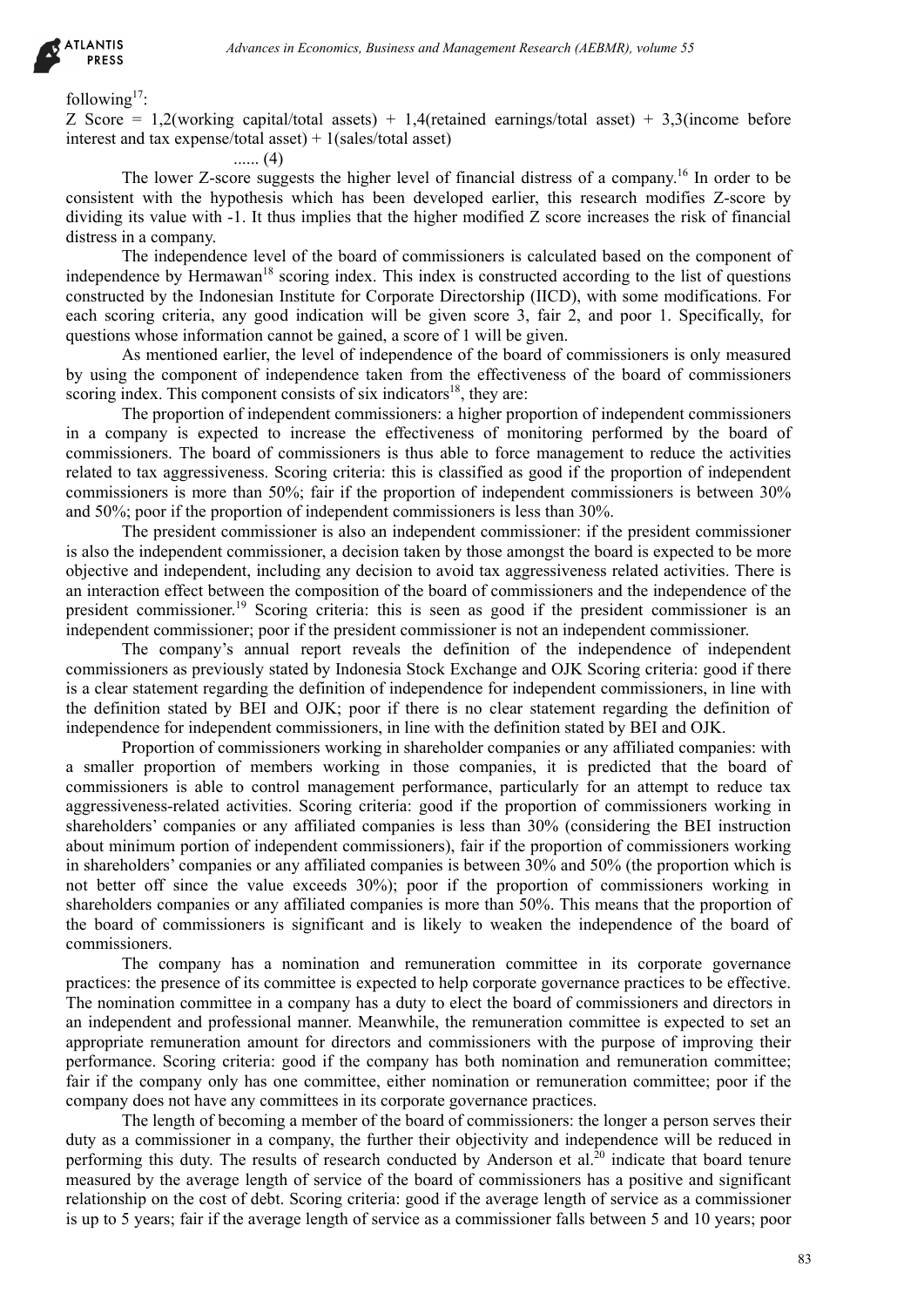

if the average length of service as a commissioner is more than 10 years. The sum of all scoring is divided by 18; the highest score of independence may be obtained to gain an understanding of the level of independence of commissioners in a company.

The control variable company size (SIZE) is used as bigger companies tend to pay a higher political cost, including income tax<sup>21</sup> and often participate in tax planning<sup>22</sup>. Capital intensity (CAPINT) measuring the differences of commercial and tax reporting which could affect tax aggressiveness<sup>23</sup>. Return on assets (ROA) explains that a company which has a higher profitability tends to also have a higher effective tax rate.

Market to book ratio (MKTBK) is used as a growing company is prone to buy a profitable asset from tax side<sup>8</sup>. Change of loss carry forward (CHANGELCF) indicates that fiscal loss in a prior year could decrease fiscal profit in a current year. The last control variable is Research and Development (R&D), which is used to measure the difference reporting between commercial and tax purpose, coming from the different treatments of accounting and tax on research and development expense<sup>23</sup>.

## **4. RESULTS AND DISCUSSION**

The regression result of model 1 shows that financial distress has no significant impact on tax aggressiveness. This result does not align with previous research conducted by Richardson et al.<sup>9</sup>, which illustrates that financial distress correlates positively with tax aggressiveness.

|                                                                                                                                                                                                                                                                                                                                                                                                                                                                                                                                                                                                                                                                                                                                                                                                                                                                                                                                                                                                                                                                                                                                                                                                                                                                                                                                                                                                                                                                                                                                                                                                                                                                                                                                                                                                                                                                                                                                                                                                                                                | Advances in Economics, Business and Management Research (AEBMR), volume 55 |                |                                       |        |                |            |    |
|------------------------------------------------------------------------------------------------------------------------------------------------------------------------------------------------------------------------------------------------------------------------------------------------------------------------------------------------------------------------------------------------------------------------------------------------------------------------------------------------------------------------------------------------------------------------------------------------------------------------------------------------------------------------------------------------------------------------------------------------------------------------------------------------------------------------------------------------------------------------------------------------------------------------------------------------------------------------------------------------------------------------------------------------------------------------------------------------------------------------------------------------------------------------------------------------------------------------------------------------------------------------------------------------------------------------------------------------------------------------------------------------------------------------------------------------------------------------------------------------------------------------------------------------------------------------------------------------------------------------------------------------------------------------------------------------------------------------------------------------------------------------------------------------------------------------------------------------------------------------------------------------------------------------------------------------------------------------------------------------------------------------------------------------|----------------------------------------------------------------------------|----------------|---------------------------------------|--------|----------------|------------|----|
| erage length of service as a commissioner is more than 10 years. The sum of all scoring is divided<br>the highest score of independence may be obtained to gain an understanding of the level of<br>dence of commissioners in a company.<br>The control variable company size (SIZE) is used as bigger companies tend to pay a higher<br>cost, including income $\text{tax}^{21}$ and often participate in tax planning <sup>22</sup> . Capital intensity (CAPINT)<br>ng the differences of commercial and tax reporting which could affect tax aggressiveness <sup>23</sup> .<br>on assets (ROA) explains that a company which has a higher profitability tends to also have a<br>ffective tax rate.<br>Market to book ratio (MKTBK) is used as a growing company is prone to buy a profitable asset<br>s side <sup>8</sup> . Change of loss carry forward (CHANGELCF) indicates that fiscal loss in a prior year<br>ecrease fiscal profit in a current year. The last control variable is Research and Development<br>which is used to measure the difference reporting between commercial and tax purpose, coming<br>different treatments of accounting and tax on research and development expense <sup>23</sup> .                                                                                                                                                                                                                                                                                                                                                                                                                                                                                                                                                                                                                                                                                                                                                                                                                         |                                                                            |                |                                       |        |                |            |    |
| <b>JLTS AND DISCUSSION</b>                                                                                                                                                                                                                                                                                                                                                                                                                                                                                                                                                                                                                                                                                                                                                                                                                                                                                                                                                                                                                                                                                                                                                                                                                                                                                                                                                                                                                                                                                                                                                                                                                                                                                                                                                                                                                                                                                                                                                                                                                     |                                                                            |                |                                       |        |                |            |    |
| The regression result of model 1 shows that financial distress has no significant impact on tax                                                                                                                                                                                                                                                                                                                                                                                                                                                                                                                                                                                                                                                                                                                                                                                                                                                                                                                                                                                                                                                                                                                                                                                                                                                                                                                                                                                                                                                                                                                                                                                                                                                                                                                                                                                                                                                                                                                                                |                                                                            |                |                                       |        |                |            |    |
| veness. This result does not align with previous research conducted by Richardson et al. <sup>9</sup> , which                                                                                                                                                                                                                                                                                                                                                                                                                                                                                                                                                                                                                                                                                                                                                                                                                                                                                                                                                                                                                                                                                                                                                                                                                                                                                                                                                                                                                                                                                                                                                                                                                                                                                                                                                                                                                                                                                                                                  |                                                                            |                |                                       |        |                |            |    |
| es that financial distress correlates positively with tax aggressiveness.                                                                                                                                                                                                                                                                                                                                                                                                                                                                                                                                                                                                                                                                                                                                                                                                                                                                                                                                                                                                                                                                                                                                                                                                                                                                                                                                                                                                                                                                                                                                                                                                                                                                                                                                                                                                                                                                                                                                                                      |                                                                            |                |                                       |        |                |            |    |
|                                                                                                                                                                                                                                                                                                                                                                                                                                                                                                                                                                                                                                                                                                                                                                                                                                                                                                                                                                                                                                                                                                                                                                                                                                                                                                                                                                                                                                                                                                                                                                                                                                                                                                                                                                                                                                                                                                                                                                                                                                                |                                                                            |                | Table.1. Regression Result of Model 1 |        |                |            |    |
| $TAGi,t = \alpha_0 + \beta_1 FDISTRESS_{i,t} + \beta_2 INDPND_{i,t} + \beta_3 SIZE_{i,t-1} + \beta_4 CAPINT_{i,t} + \beta_5 ROA_{i,t} +$                                                                                                                                                                                                                                                                                                                                                                                                                                                                                                                                                                                                                                                                                                                                                                                                                                                                                                                                                                                                                                                                                                                                                                                                                                                                                                                                                                                                                                                                                                                                                                                                                                                                                                                                                                                                                                                                                                       |                                                                            |                |                                       |        |                |            |    |
| $\beta_6 MKTBK_{i,t-1} + \beta_7 RD_{i,t-1} + \beta_8 CHANGELCF_{i,t-1} + \varepsilon_{i,t}$                                                                                                                                                                                                                                                                                                                                                                                                                                                                                                                                                                                                                                                                                                                                                                                                                                                                                                                                                                                                                                                                                                                                                                                                                                                                                                                                                                                                                                                                                                                                                                                                                                                                                                                                                                                                                                                                                                                                                   |                                                                            |                |                                       |        |                |            |    |
| CASHETR: Prob $F = 0.1520$ ; R-squared = 0.0466                                                                                                                                                                                                                                                                                                                                                                                                                                                                                                                                                                                                                                                                                                                                                                                                                                                                                                                                                                                                                                                                                                                                                                                                                                                                                                                                                                                                                                                                                                                                                                                                                                                                                                                                                                                                                                                                                                                                                                                                |                                                                            |                |                                       |        |                |            |    |
| SHELTER: Prob $F = 0.0000$ ; R-squared = 0.3242                                                                                                                                                                                                                                                                                                                                                                                                                                                                                                                                                                                                                                                                                                                                                                                                                                                                                                                                                                                                                                                                                                                                                                                                                                                                                                                                                                                                                                                                                                                                                                                                                                                                                                                                                                                                                                                                                                                                                                                                |                                                                            |                |                                       |        |                |            |    |
|                                                                                                                                                                                                                                                                                                                                                                                                                                                                                                                                                                                                                                                                                                                                                                                                                                                                                                                                                                                                                                                                                                                                                                                                                                                                                                                                                                                                                                                                                                                                                                                                                                                                                                                                                                                                                                                                                                                                                                                                                                                |                                                                            | <b>CASHETR</b> |                                       |        | <b>SHELTER</b> |            |    |
| Variable                                                                                                                                                                                                                                                                                                                                                                                                                                                                                                                                                                                                                                                                                                                                                                                                                                                                                                                                                                                                                                                                                                                                                                                                                                                                                                                                                                                                                                                                                                                                                                                                                                                                                                                                                                                                                                                                                                                                                                                                                                       | Pred.                                                                      | Koef.          | p-value                               | Pred.  | Koef.          | p-value    |    |
| <b>FDISTRESS</b>                                                                                                                                                                                                                                                                                                                                                                                                                                                                                                                                                                                                                                                                                                                                                                                                                                                                                                                                                                                                                                                                                                                                                                                                                                                                                                                                                                                                                                                                                                                                                                                                                                                                                                                                                                                                                                                                                                                                                                                                                               |                                                                            | 0.014          | 0.289                                 | $^{+}$ | $-0.090$       | 0.137      |    |
| <b>INDPND</b>                                                                                                                                                                                                                                                                                                                                                                                                                                                                                                                                                                                                                                                                                                                                                                                                                                                                                                                                                                                                                                                                                                                                                                                                                                                                                                                                                                                                                                                                                                                                                                                                                                                                                                                                                                                                                                                                                                                                                                                                                                  | $^{+}$                                                                     | $-0.196$       | 0.163                                 |        | $-0.622$       | 0.191      |    |
| <b>SIZE</b>                                                                                                                                                                                                                                                                                                                                                                                                                                                                                                                                                                                                                                                                                                                                                                                                                                                                                                                                                                                                                                                                                                                                                                                                                                                                                                                                                                                                                                                                                                                                                                                                                                                                                                                                                                                                                                                                                                                                                                                                                                    |                                                                            | 0.026          | 0.039                                 | $^{+}$ | 1.875          | $0.000***$ |    |
| <b>CAPIN</b>                                                                                                                                                                                                                                                                                                                                                                                                                                                                                                                                                                                                                                                                                                                                                                                                                                                                                                                                                                                                                                                                                                                                                                                                                                                                                                                                                                                                                                                                                                                                                                                                                                                                                                                                                                                                                                                                                                                                                                                                                                   |                                                                            | $-0.227$       | 0.019                                 | $^{+}$ | 0.773          | $0.012**$  |    |
| <b>ROA</b>                                                                                                                                                                                                                                                                                                                                                                                                                                                                                                                                                                                                                                                                                                                                                                                                                                                                                                                                                                                                                                                                                                                                                                                                                                                                                                                                                                                                                                                                                                                                                                                                                                                                                                                                                                                                                                                                                                                                                                                                                                     |                                                                            | 0.256          | 0.154                                 | $^{+}$ | 4.671          | $0.000***$ |    |
| <b>MKTBK</b>                                                                                                                                                                                                                                                                                                                                                                                                                                                                                                                                                                                                                                                                                                                                                                                                                                                                                                                                                                                                                                                                                                                                                                                                                                                                                                                                                                                                                                                                                                                                                                                                                                                                                                                                                                                                                                                                                                                                                                                                                                   |                                                                            | $-0.003$       | 0.369                                 | $^{+}$ | 0.054          | $0.023**$  |    |
| <b>RD</b>                                                                                                                                                                                                                                                                                                                                                                                                                                                                                                                                                                                                                                                                                                                                                                                                                                                                                                                                                                                                                                                                                                                                                                                                                                                                                                                                                                                                                                                                                                                                                                                                                                                                                                                                                                                                                                                                                                                                                                                                                                      |                                                                            | $-6.903$       | 0.301                                 | $^+$   | $-67.053$      | 0.203      |    |
| <b>CHANGELCF</b>                                                                                                                                                                                                                                                                                                                                                                                                                                                                                                                                                                                                                                                                                                                                                                                                                                                                                                                                                                                                                                                                                                                                                                                                                                                                                                                                                                                                                                                                                                                                                                                                                                                                                                                                                                                                                                                                                                                                                                                                                               | $+$                                                                        | 0.329          | 0.302                                 |        | $-0.287$       | 0.427      |    |
| C                                                                                                                                                                                                                                                                                                                                                                                                                                                                                                                                                                                                                                                                                                                                                                                                                                                                                                                                                                                                                                                                                                                                                                                                                                                                                                                                                                                                                                                                                                                                                                                                                                                                                                                                                                                                                                                                                                                                                                                                                                              | $\gamma$                                                                   | $-0.200$       | 0.309                                 | ?      | $-48.970$      | 0.000      |    |
| *** Significant in 1% level ( $p \le 0.01$ );                                                                                                                                                                                                                                                                                                                                                                                                                                                                                                                                                                                                                                                                                                                                                                                                                                                                                                                                                                                                                                                                                                                                                                                                                                                                                                                                                                                                                                                                                                                                                                                                                                                                                                                                                                                                                                                                                                                                                                                                  |                                                                            |                |                                       |        |                |            |    |
| **Significant in 5% level ( $p \le 0.05$ );                                                                                                                                                                                                                                                                                                                                                                                                                                                                                                                                                                                                                                                                                                                                                                                                                                                                                                                                                                                                                                                                                                                                                                                                                                                                                                                                                                                                                                                                                                                                                                                                                                                                                                                                                                                                                                                                                                                                                                                                    |                                                                            |                |                                       |        |                |            |    |
| * Significant in 10% level (p < 0.1)                                                                                                                                                                                                                                                                                                                                                                                                                                                                                                                                                                                                                                                                                                                                                                                                                                                                                                                                                                                                                                                                                                                                                                                                                                                                                                                                                                                                                                                                                                                                                                                                                                                                                                                                                                                                                                                                                                                                                                                                           |                                                                            |                |                                       |        |                |            |    |
|                                                                                                                                                                                                                                                                                                                                                                                                                                                                                                                                                                                                                                                                                                                                                                                                                                                                                                                                                                                                                                                                                                                                                                                                                                                                                                                                                                                                                                                                                                                                                                                                                                                                                                                                                                                                                                                                                                                                                                                                                                                |                                                                            |                |                                       |        |                |            |    |
| The present research covers the 4 year period from 2010 until 2013, which does not include the<br>nancial crisis period, in order to avoid the effects of crisis on financial distress.<br>In addition, the independence of the board of commissioners has no significant effect on tax<br>veness. This result is inconsistent with Richardson et al. <sup>9</sup> , who argue that external directors<br>intly negatively correlate with tax aggressiveness. On the other hand, this study's findings are<br>nt with other research conducted in Indonesia. Ridha <sup>24</sup> has proven that corporate governance, of<br>ne board is just one of the components, does not have a significant effect on tax aggressiveness<br>s carried out by Indonesian companies.<br>This argument also aligns with research carried out by Siregar and Utama <sup>25</sup> . The authors confirm<br>oorate governance in Indonesia arises from rules stipulating its importance, rather than companies'<br>commitments to have better corporate governance practices. A higher corporate governance<br>bes not guarantee better practice. Hence, many previous studies are unable to prove the effect of<br>e governance on firms' tax management practices.<br>Meanwhile, the regression result of model 2 shows that there is no moderating effect of financial<br>on the influence of the independence of boards of commissioners on tax aggressiveness. This<br>is inconsistent with Richardson et. al <sup>9</sup> . Based on the regression result of model 1, the<br>dence of the board of commissioners has no significant effect on tax aggressiveness, owing to the<br>corporate governance in Indonesia does not arise from the company's commitment itself. As that<br>not significant, the moderating effect of some variables on the influence of financial distress on<br>essiveness could not be proven. Thus, hypothesis 3 is rejected.<br>On the other hand, all control variables have a significant effect on tax aggressiveness as |                                                                            |                |                                       |        |                |            |    |
|                                                                                                                                                                                                                                                                                                                                                                                                                                                                                                                                                                                                                                                                                                                                                                                                                                                                                                                                                                                                                                                                                                                                                                                                                                                                                                                                                                                                                                                                                                                                                                                                                                                                                                                                                                                                                                                                                                                                                                                                                                                |                                                                            |                |                                       |        |                |            | 84 |
|                                                                                                                                                                                                                                                                                                                                                                                                                                                                                                                                                                                                                                                                                                                                                                                                                                                                                                                                                                                                                                                                                                                                                                                                                                                                                                                                                                                                                                                                                                                                                                                                                                                                                                                                                                                                                                                                                                                                                                                                                                                |                                                                            |                |                                       |        |                |            |    |

The present research covers the 4 year period from 2010 until 2013, which does not include the global financial crisis period, in order to avoid the effects of crisis on financial distress.

In addition, the independence of the board of commissioners has no significant effect on tax aggressiveness. This result is inconsistent with Richardson et al.<sup>9</sup>, who argue that external directors significantly negatively correlate with tax aggressiveness. On the other hand, this study's findings are consistent with other research conducted in Indonesia. Ridha<sup>24</sup> has proven that corporate governance, of which the board is just one of the components, does not have a significant effect on tax aggressiveness activities carried out by Indonesian companies.

This argument also aligns with research carried out by Siregar and Utama<sup>25</sup>. The authors confirm that corporate governance in Indonesia arises from rules stipulating its importance, rather than companies' inherent commitments to have better corporate governance practices. A higher corporate governance score does not guarantee better practice. Hence, many previous studies are unable to prove the effect of corporate governance on firms' tax management practices.

Meanwhile, the regression result of model 2 shows that there is no moderating effect of financial distress on the influence of the independence of boards of commissioners on tax aggressiveness. This finding is inconsistent with Richardson et.  $al^9$ . Based on the regression result of model 1, the independence of the board of commissioners has no significant effect on tax aggressiveness, owing to the fact that corporate governance in Indonesia does not arise from the company's commitment itself. As that effect is not significant, the moderating effect of some variables on the influence of financial distress on tax aggressiveness could not be proven. Thus, hypothesis 3 is rejected.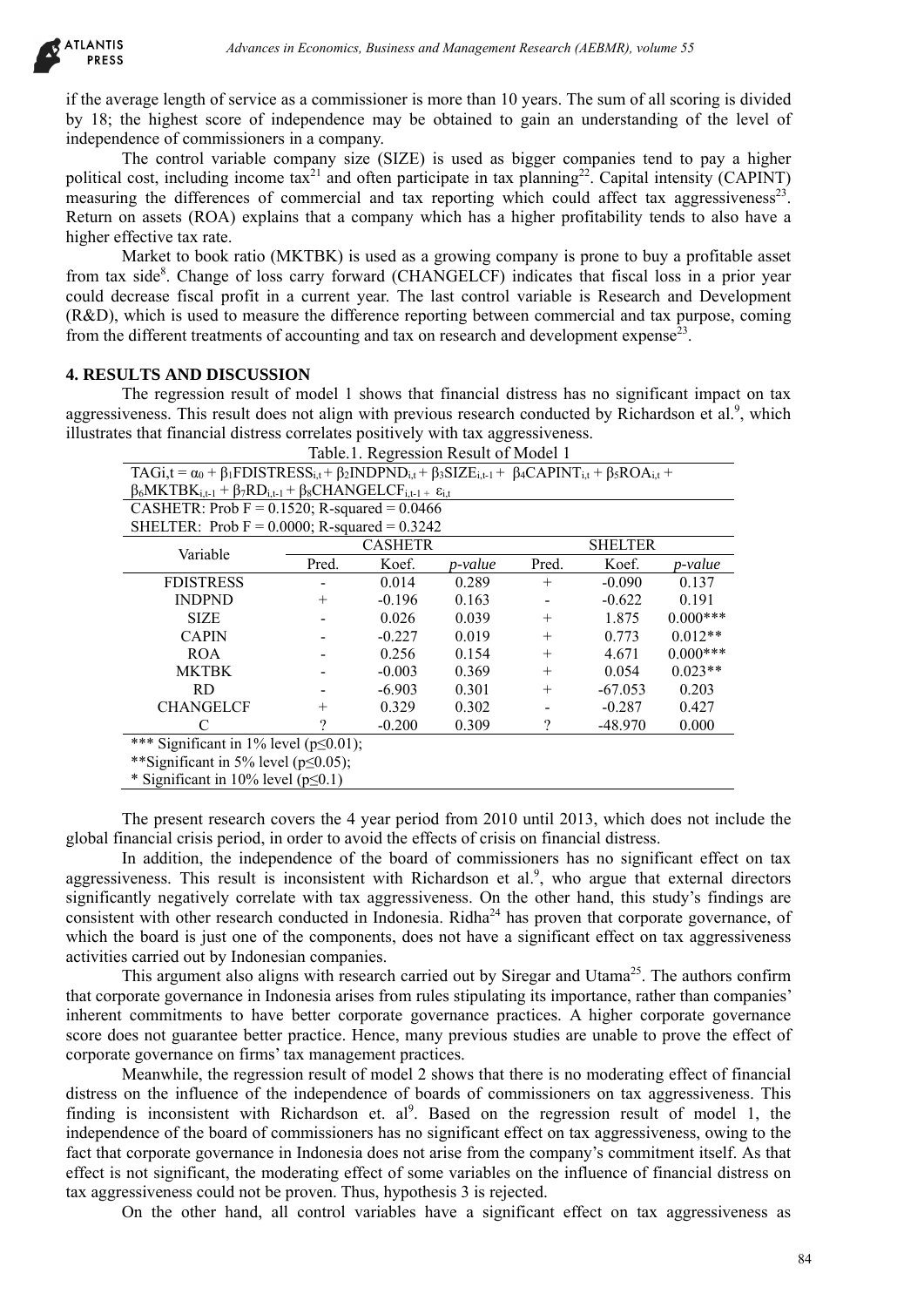

expected, except for research and development expenses and change of loss carried forward. Research and development expenses have a significant negative effect on tax aggressiveness. There is a possibility that research and developments are not conducted in a fair amount, thus they could not be considered deductible expenses in determining the taxable income. Besides, it is possible that deductible research and development expenses could increase a chance of overpayment, so that companies become reluctant to conduct research and developments, as has happened in China<sup>26</sup>. Change of loss carried forward has no significant effect on tax aggressiveness. This implies that the utilization of loss carried forward by companies is not intended as a tax aggressiveness activity.

## **5. CONCLUSION**

This research shows that financial distress has no significant effect on tax aggressiveness. This is due to the fact that this research does not cover the financial crisis period that may amplify the chance of financial distress. Furthermore, this research has proven that independence of board of commissioners has no significant effect on tax aggressiveness. High corporate governance scores do not guarantee a good practice. Moreover, there is no prove that financial distress has moderating effect on the correlation between independence of board of commissioners and tax aggressiveness since independence of board of commissioners does not have significant effect on tax aggressiveness. Table.2. Regression Result of Model 2

|                                                                                                                                                                                                                                                                                                                                                                                                                                                                                                                                                                                                                                                                                                                                                                                  |          | Advances in Economics, Business and Management Research (AEBMR), volume 55 |                  |                |                |                   |    |
|----------------------------------------------------------------------------------------------------------------------------------------------------------------------------------------------------------------------------------------------------------------------------------------------------------------------------------------------------------------------------------------------------------------------------------------------------------------------------------------------------------------------------------------------------------------------------------------------------------------------------------------------------------------------------------------------------------------------------------------------------------------------------------|----------|----------------------------------------------------------------------------|------------------|----------------|----------------|-------------------|----|
| l, except for research and development expenses and change of loss carried forward. Research<br>elopment expenses have a significant negative effect on tax aggressiveness. There is a possibility<br>earch and developments are not conducted in a fair amount, thus they could not be considered<br>le expenses in determining the taxable income. Besides, it is possible that deductible research and<br>ment expenses could increase a chance of overpayment, so that companies become reluctant to<br>research and developments, as has happened in China <sup>26</sup> . Change of loss carried forward has no<br>ant effect on tax aggressiveness. This implies that the utilization of loss carried forward by<br>les is not intended as a tax aggressiveness activity. |          |                                                                            |                  |                |                |                   |    |
| <b>CLUSION</b>                                                                                                                                                                                                                                                                                                                                                                                                                                                                                                                                                                                                                                                                                                                                                                   |          |                                                                            |                  |                |                |                   |    |
| This research shows that financial distress has no significant effect on tax aggressiveness. This is                                                                                                                                                                                                                                                                                                                                                                                                                                                                                                                                                                                                                                                                             |          |                                                                            |                  |                |                |                   |    |
| e fact that this research does not cover the financial crisis period that may amplify the chance of                                                                                                                                                                                                                                                                                                                                                                                                                                                                                                                                                                                                                                                                              |          |                                                                            |                  |                |                |                   |    |
| I distress. Furthermore, this research has proven that independence of board of commissioners has                                                                                                                                                                                                                                                                                                                                                                                                                                                                                                                                                                                                                                                                                |          |                                                                            |                  |                |                |                   |    |
| ficant effect on tax aggressiveness. High corporate governance scores do not guarantee a good                                                                                                                                                                                                                                                                                                                                                                                                                                                                                                                                                                                                                                                                                    |          |                                                                            |                  |                |                |                   |    |
| Moreover, there is no prove that financial distress has moderating effect on the correlation                                                                                                                                                                                                                                                                                                                                                                                                                                                                                                                                                                                                                                                                                     |          |                                                                            |                  |                |                |                   |    |
| independence of board of commissioners and tax aggressiveness since independence of board of                                                                                                                                                                                                                                                                                                                                                                                                                                                                                                                                                                                                                                                                                     |          |                                                                            |                  |                |                |                   |    |
| sioners does not have significant effect on tax aggressiveness.                                                                                                                                                                                                                                                                                                                                                                                                                                                                                                                                                                                                                                                                                                                  |          |                                                                            |                  |                |                |                   |    |
|                                                                                                                                                                                                                                                                                                                                                                                                                                                                                                                                                                                                                                                                                                                                                                                  |          | Table.2. Regression Result of Model 2                                      |                  |                |                |                   |    |
| $TAGi,t = \alpha_0 + \beta_1 FDISTRESS_{i,t} + \beta_2 INDPND_{i,t} + \beta 3 FDISTRESS*INDPNDi,t + \beta 4 SIZE_{i,t-1} +$                                                                                                                                                                                                                                                                                                                                                                                                                                                                                                                                                                                                                                                      |          |                                                                            |                  |                |                |                   |    |
| $\beta$ 5CAPINT <sub>i,t</sub> + $\beta$ 6ROA <sub>i,t</sub> + $\beta$ 7MKTBK <sub>i,t-1</sub> + $\beta$ 8RD <sub>i,t-1</sub> + $\beta$ 9CHANGELCF <sub>i,t-1</sub> + $\varepsilon_{i,t}$                                                                                                                                                                                                                                                                                                                                                                                                                                                                                                                                                                                        |          |                                                                            |                  |                |                |                   |    |
| CASHETR: Prob $F = 0.1952$ ; R-squared = 0.0492                                                                                                                                                                                                                                                                                                                                                                                                                                                                                                                                                                                                                                                                                                                                  |          |                                                                            |                  |                |                |                   |    |
| SHELTER: Prob $F = 0.0000$ ; R-squared = 0.3242                                                                                                                                                                                                                                                                                                                                                                                                                                                                                                                                                                                                                                                                                                                                  |          |                                                                            |                  |                |                |                   |    |
| Variable                                                                                                                                                                                                                                                                                                                                                                                                                                                                                                                                                                                                                                                                                                                                                                         |          | <b>CASHETR</b>                                                             |                  |                | <b>SHELTER</b> |                   |    |
| <b>FDISTRESS</b>                                                                                                                                                                                                                                                                                                                                                                                                                                                                                                                                                                                                                                                                                                                                                                 | Pred.    | Koef.<br>0.116                                                             | p-value<br>0.095 | Pred<br>$^{+}$ | Koef.<br>0.294 | p-value           |    |
| <b>INDPND</b>                                                                                                                                                                                                                                                                                                                                                                                                                                                                                                                                                                                                                                                                                                                                                                    | $^{+}$   | $-0.568$                                                                   | 0.062            |                | $-2.119$       | 0.200<br>$0.083*$ |    |
| FDISTRESS*INDPND                                                                                                                                                                                                                                                                                                                                                                                                                                                                                                                                                                                                                                                                                                                                                                 |          | $-0.180$                                                                   | 0.115            | $^{+}$         | $-0.672$       | 0.123             |    |
| <b>SIZE</b>                                                                                                                                                                                                                                                                                                                                                                                                                                                                                                                                                                                                                                                                                                                                                                      |          | 0.025                                                                      | 0.050            | $^{+}$         | 1.885          | $0.000***$        |    |
| <b>CAPIN</b>                                                                                                                                                                                                                                                                                                                                                                                                                                                                                                                                                                                                                                                                                                                                                                     |          | $-0.235$                                                                   | 0.017            | $^{+}$         | 0.795          | $0.021**$         |    |
| <b>ROA</b>                                                                                                                                                                                                                                                                                                                                                                                                                                                                                                                                                                                                                                                                                                                                                                       |          | 0.282                                                                      | 0.133            | $^{+}$         | 4.742          | $0.000***$        |    |
| <b>MKTBK</b>                                                                                                                                                                                                                                                                                                                                                                                                                                                                                                                                                                                                                                                                                                                                                                     |          | $-0.001$                                                                   | 0.465            | $^{+}$         | 0.046          | $0.150**$         |    |
| <b>RD</b>                                                                                                                                                                                                                                                                                                                                                                                                                                                                                                                                                                                                                                                                                                                                                                        |          | $-9.497$                                                                   | 0.240            | $^{+}$         | $-81.327$      | $0.030**$         |    |
| <b>CHANGELCF</b>                                                                                                                                                                                                                                                                                                                                                                                                                                                                                                                                                                                                                                                                                                                                                                 | $^{+}$   | 0.310                                                                      | 0.312            |                | $-0.472$       | 0.421             |    |
| $\mathcal{C}$                                                                                                                                                                                                                                                                                                                                                                                                                                                                                                                                                                                                                                                                                                                                                                    | $\gamma$ | 0.062                                                                      | 0.446            | $\gamma$       | $-48.392$      | 0.000             |    |
| *** Significant in 1% level ( $p \le 0.01$ );<br>**Significant in 5% level ( $p \le 0.05$ );<br>* Significant in 10% level ( $p \le 0.1$ )                                                                                                                                                                                                                                                                                                                                                                                                                                                                                                                                                                                                                                       |          |                                                                            |                  |                |                |                   |    |
| <b>RENCES</b><br>Rego. Tax-aggressiveness activities of us multinational firms. Contemporary Accounting Research, 20(4)(2003) 805 –                                                                                                                                                                                                                                                                                                                                                                                                                                                                                                                                                                                                                                              |          |                                                                            |                  |                |                |                   |    |
| 1. Frank, J. L. Lynch, S. O. Rego. Are financial and tax reporting aggressiveness reflective of broader corporate<br>ies?, The Accounting Review, 84(2)(2009) 467-496.<br>en, X. Chen, Q. Cheng, T. Shevlin. Are family firms more tax aggressive than non-family firms?, Journal of Financial<br>omics, 95(2010) 41-61.                                                                                                                                                                                                                                                                                                                                                                                                                                                         |          |                                                                            |                  |                |                |                   |    |
| Shackelford, T. Shevlin. Empirical tax research in accounting, Journal of Accounting and Economics, 31(2001) 321-                                                                                                                                                                                                                                                                                                                                                                                                                                                                                                                                                                                                                                                                |          |                                                                            |                  |                |                |                   |    |
| choles, M. A. Wolfson. Taxes and Business Strategy: A Planning Approach Third Edition, Pearson Prentice Hall, Upper<br>le River, NI (2005).<br>dwards, C. Schwab, T. Shevlin. Financial constraints and the incentive for tax planning. Working Paper, SSRN                                                                                                                                                                                                                                                                                                                                                                                                                                                                                                                      |          |                                                                            |                  |                |                |                   |    |
| 3).                                                                                                                                                                                                                                                                                                                                                                                                                                                                                                                                                                                                                                                                                                                                                                              |          |                                                                            |                  |                |                |                   |    |
| rmstrong, J. Blouin, A. Jagolinzer, D. Larcker. Corporate governance, incentives and tax avoidance. Working<br>r, University of Pennsylvania, Pennsylvania (2013).<br>Chou, H. Li, X. Yin. The effects of financial distress and capital structure on the work effort of outside directors.                                                                                                                                                                                                                                                                                                                                                                                                                                                                                      |          |                                                                            |                  |                |                |                   |    |
| al of Empirical Finance, 17(2010) 300–312.                                                                                                                                                                                                                                                                                                                                                                                                                                                                                                                                                                                                                                                                                                                                       |          |                                                                            |                  |                |                |                   |    |
| ichardson, R. Lanis, G. Taylor. Financial distress, outside directors and corporate tax aggressiveness spanning the<br>Il financial crisis: an empirical analysis. Journal of Banking and Finance, 52(2015) 112-119.<br>Koch. Financial distress and the credibility of management earnings forecasts. GSIA Working Paper No. 2000–10<br>)).                                                                                                                                                                                                                                                                                                                                                                                                                                     |          |                                                                            |                  |                |                |                   |    |
| condolo. Collecting taxes during an economic crisis: challenges and policy options. IMF Staff Position Note<br>/09/17) (2009).                                                                                                                                                                                                                                                                                                                                                                                                                                                                                                                                                                                                                                                   |          |                                                                            |                  |                |                |                   |    |
| Mace. Directors: Myth and Reality, Harvard Business School Press, (1979).<br>inkelstein, A. Mooney. Not the usual suspects: how to use board process to make boards better. Academy of                                                                                                                                                                                                                                                                                                                                                                                                                                                                                                                                                                                           |          |                                                                            |                  |                |                |                   |    |
|                                                                                                                                                                                                                                                                                                                                                                                                                                                                                                                                                                                                                                                                                                                                                                                  |          |                                                                            |                  |                |                |                   | 85 |

# **REFERENCES**

- [1] S. O. Rego. Tax-aggressiveness activities of us multinational firms. Contemporary Accounting Research, 20(4)(2003) 805 833.
- [2] M. M. Frank, J. L. Lynch, S. O. Rego. Are financial and tax reporting aggressiveness reflective of broader corporate policies?, The Accounting Review, 84(2)(2009) 467-496.
- [3] S. Chen, X. Chen, Q. Cheng, T. Shevlin. Are family firms more tax aggressive than non-family firms?, Journal of Financial Economics, 95(2010) 41-61.
- [4] D. A. Shackelford, T. Shevlin. Empirical tax research in accounting, Journal of Accounting and Economics, 31(2001) 321- 387.
- [5] M. Scholes, M. A. Wolfson. Taxes and Business Strategy: A Planning Approach Third Edition, Pearson Prentice Hall, Upper Saddle River, NI (2005).
- [6] A. Edwards, C. Schwab, T. Shevlin. Financial constraints and the incentive for tax planning. Working Paper, SSRN (2013).
- [7] C. Armstrong, J. Blouin, A. Jagolinzer, D. Larcker. Corporate governance, incentives and tax avoidance. Working Paper, University of Pennsylvania, Pennsylvania (2013).
- [8] H. I. Chou, H. Li, X. Yin. The effects of financial distress and capital structure on the work effort of outside directors. Journal of Empirical Finance, 17(2010) 300–312.
- [9] G. Richardson, R. Lanis, G. Taylor. Financial distress, outside directors and corporate tax aggressiveness spanning the global financial crisis: an empirical analysis. Journal of Banking and Finance, 52(2015) 112-119.
- [10] A. S. Koch. Financial distress and the credibility of management earnings forecasts. GSIA Working Paper No. 2000–10 (2000).
- [11] J. Brondolo. Collecting taxes during an economic crisis: challenges and policy options. IMF Staff Position Note (SPN/09/17) (2009).
- [12] M. L. Mace. Directors: Myth and Reality, Harvard Business School Press, (1979).
- [13] S. Finkelstein, A. Mooney. Not the usual suspects: how to use board process to make boards better. Academy of